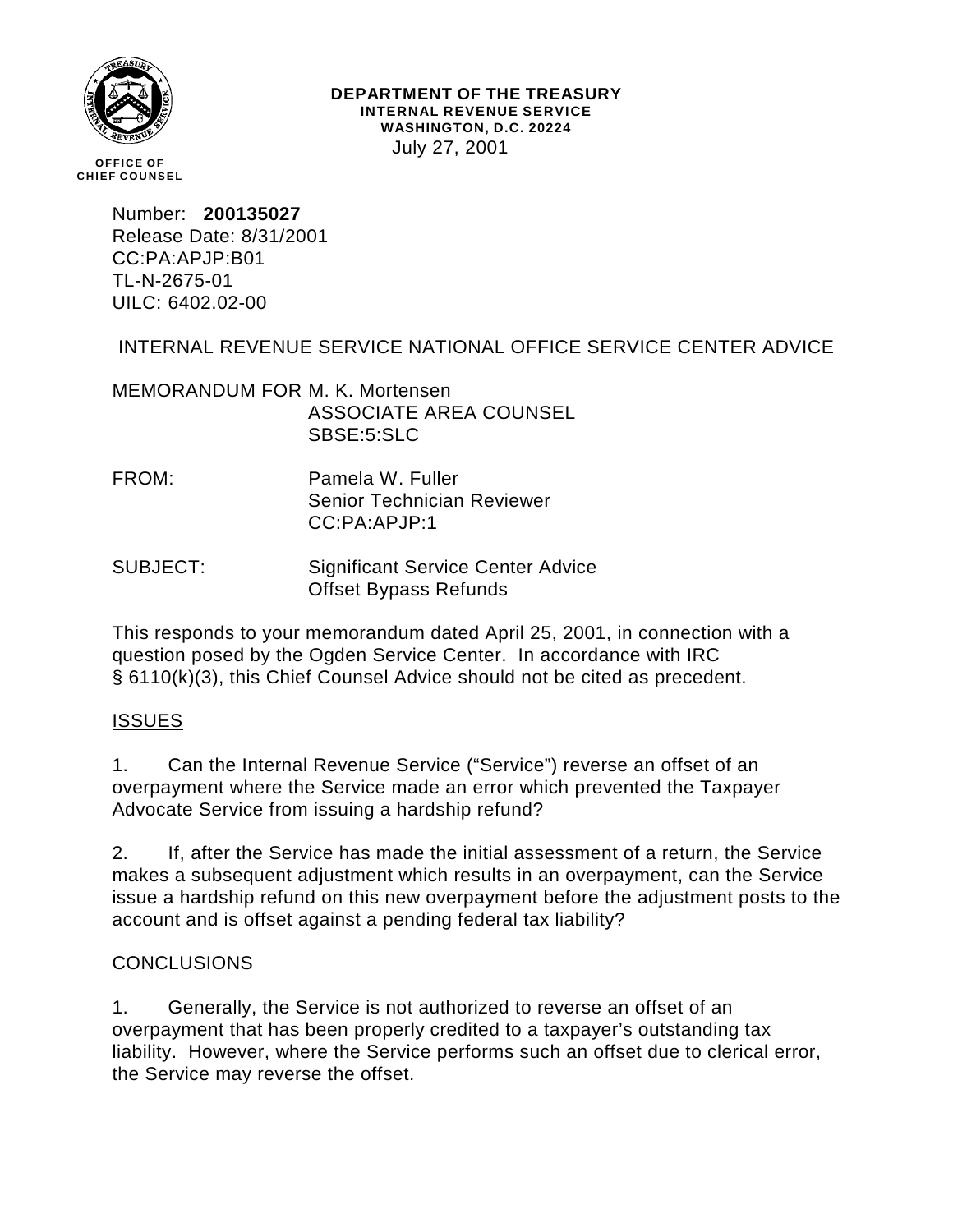### TL-N-2675-01

2. Yes, the Service can issue a hardship refund on the new overpayment.

# FACTS

During the filing season, taxpayers often file returns showing overpayments and claiming refunds. Some of these taxpayers have outstanding federal tax liabilities. Under normal procedures and under the authority of §6402 of the Internal Revenue Code ("Code"), the Service will offset the overpayment to pay the outstanding federal tax liability. At times, the taxpayer will contact the Service and notify the Service of a hardship situation. IRM 21.4.6.4.6. If the taxpayer can establish that a hardship exists, the Taxpayer Advocate Service will often issue an order for an offset bypass refund, a refund that will bypass the normal offset process. IRM 21.4.6.4.12. If the Taxpayer Advocate Service issues an order for an offset bypass refund after the Service has already made the offset, the Service will generally not reverse the offset to make the refund. According to Service procedures, a Taxpayer Advocate cannot refund an amount owed to the Service if the refund has offset to the balance due unless there was a clerical error that caused the refund to be offset. Taxpayer Advocates can provide full refunds prior to the 23C date of the return reflecting the overpayment. IRM 13.1.7.5.11.3(4)(c).

#### LAW AND ANALYSIS

Section 6402(a) of the Code provides that in the case of any overpayment, the Secretary may credit the amount of such overpayment against any outstanding federal tax liability ("offset"), or refund the overpayment, or any balance thereof, to the taxpayer.

Section 7811 authorizes the Service to exercise its discretion in issuing a refund of an overpayment in cases when the taxpayer is suffering or about to suffer a significant hardship, known as the offset bypass refund. The Service may authorize this offset bypass refund even though the taxpayer owes unpaid taxes, which the refund may be offset against. However, § 301.7811-1(c)(3) of the Regulations on Procedure and Administration ("Regulations") allows offset bypass refunds only where an overpayment exists.

According to § 301.7811-1(c)(3) of the regulations, in the absence of an overpayment there is no authority under which the Service may release sums which have been credited against the taxpayer's liability and deposited into the Treasury of the United States.

The Service's internal guidance also instructs on the general rule prohibiting the Service from reversing an offset to honor a hardship refund request. The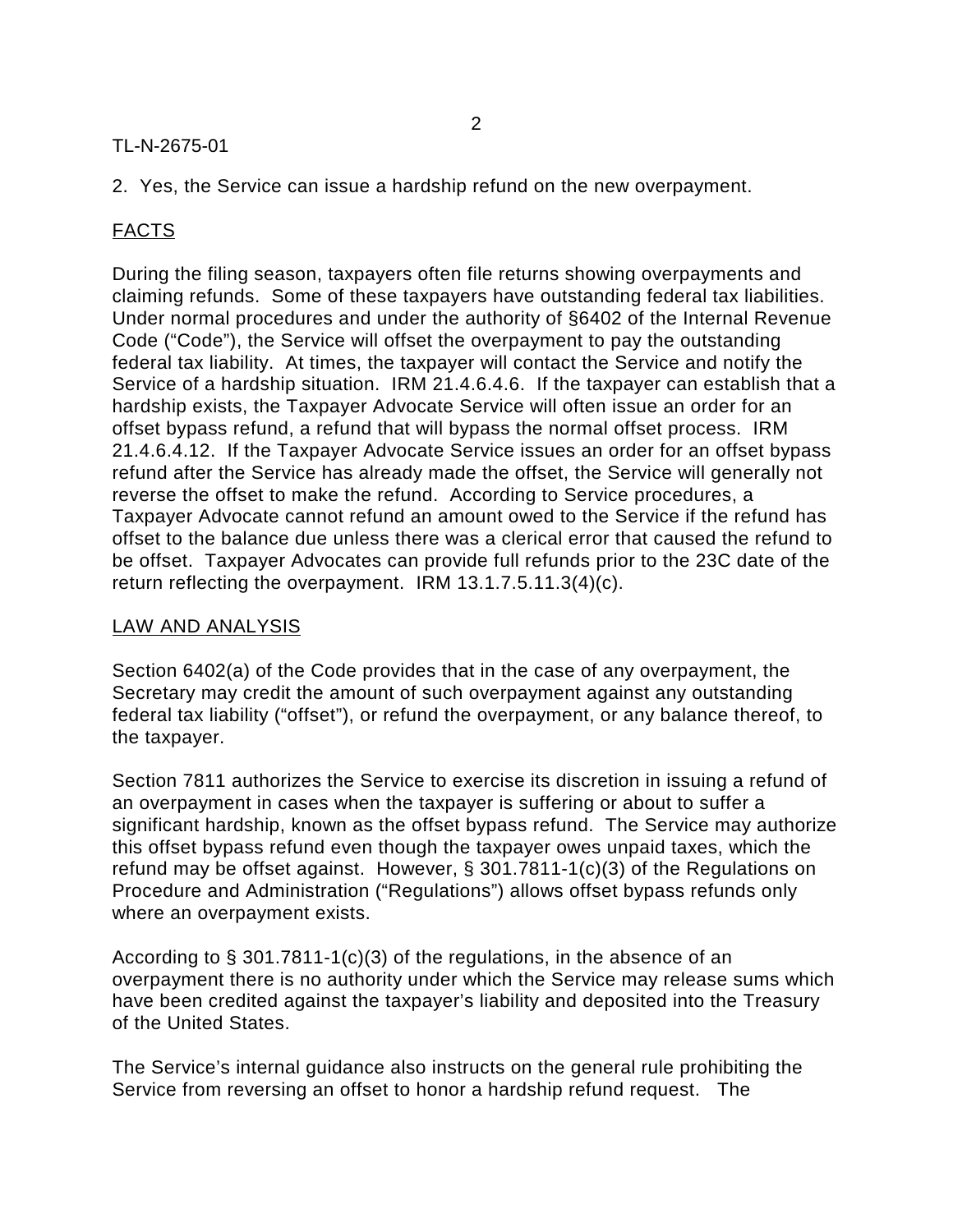#### TL-N-2675-01

procedures direct the Service not to reverse an offset to honor an offset bypass refund hardship request. IRM 21.4.6.4.8.2 (Rev. 01-01-2001).

An exception to the general prohibition on reversing an offset is the judicially created doctrine known as clerical error. Succinctly stated, whenever an action occurs because of mistake of fact or bookkeeping error, that mistake can be corrected so long as this does not prejudice the taxpayer. Crompton-Richmond Co. v. United States, 311 F. Supp. 1184, 1187(S.D.N.Y. 1970). At least one other court has come to the same result by deeming the mistaken action as not being what it purported to be ("Clerical errors are by their nature not errors in judgment but merely inadvertencies"), which essentially permitted the correction to occur. Matter of Bugge, 99 F.3d 740, 745 (5<sup>th</sup> Cir. 1996)(citing NTN Bearing Corp. v. United States, 74 F.3d 1204 (Fed. Cir. 1995)).

Service procedures also reflect the clerical error doctrine. The Service's manual states:

The Taxpayer Advocate cannot refund an amount owed to the IRS if the refund has offset to the balance due unless there was a clerical error that caused the refund to be offset. TAS can also provide a full refund prior to the 23C date of the return reflecting the overpayment. However, the manual refund must be input before the 23C date.

IRM 13.1.7.5.11.3(4)(c). See also IRM 21.4.6.4.8.1(1)(b), which states, in relevant part, that the Service may reverse an offset to "[c]orrect IRS initiated processing errors, such as math errors, data input errors, or misapplied payments."

#### Issue 1

Whether the Service can reverse an offset of an overpayment depends on whether the clerical error doctrine applies. Whether the clerical error doctrine applies depends on the particular facts of the situation. The answer rests on whether the Service committed a clerical error when issuing the offset. We agree that the Service should exercise care when determining whether a clerical error has occurred. Generally, a clerical error is an immediately correctable error resulting from the copying or transmission of legal documents which is not made in the exercise of judgment or discretion, but is made by a mechanical or other inadvertence. Barron's Law Dictionary, 74 (1996). Clerical errors are administrative, not substantive. Crompton, 311 F. Supp. at 1187. Clerical errors are not errors in judgment. Bugge, 99 F.3d at 745. If the Service determines that a clerical error has occurred, then the Service can reverse the offset so long as it does not prejudice the taxpayer.